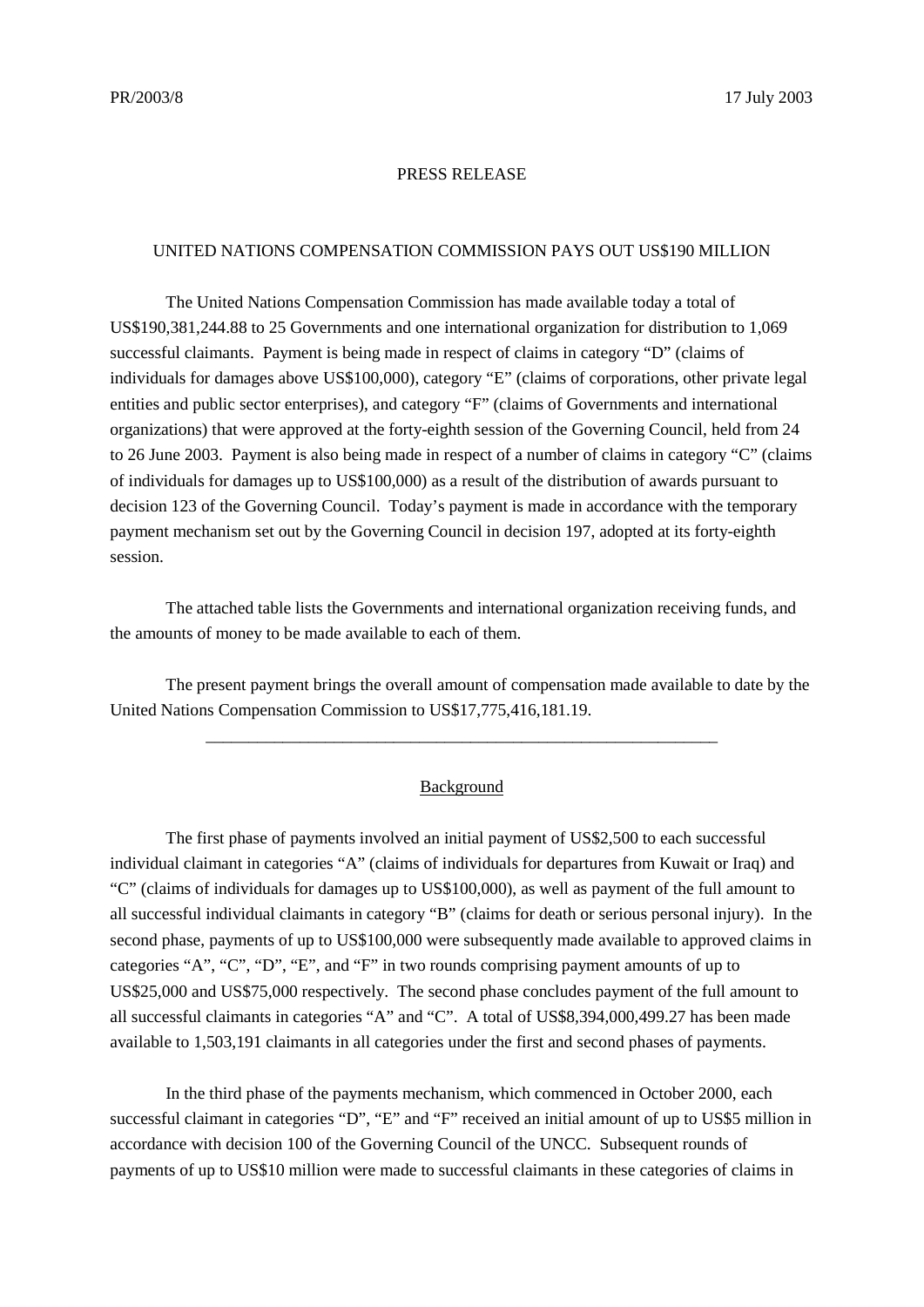the order in which they have been approved. A total of US\$9,191,034,437.04 has been made available to 7,859 claimants in categories "D", "E" and "F" under the third phase.

At the forty-eighth session, the Governing Council adopted decision 197, establishing a temporary payment mechanism in light of the reduction in the Compensation Fund's income, following the adoption of Security Council resolution 1483 (2003), which provides in paragraph 21 that the Fund shall receive 5 per cent of all export sales of petroleum, petroleum products, and natural gas from Iraq. Under this temporary payment mechanism, US\$200 million from the Compensation Fund will be made available for the payment of successful claims approved at each session (from the forty-eighth (June 2003) to the fifty-first (March 2004) sessions, inclusive). Successful claimants in all categories will receive an initial amount of US\$100,000 or the unpaid principal amount of the award, if less, with the disbursement of subsequent rounds of payments of US\$100,000 to successful claimants in all categories in the order in which they have been approved at the sessions described above, until the available funds for distribution have been exhausted.

The Governing Council monitors the distribution of payments to claimants by the relevant Governments and international organizations. Governments and international organizations are obligated to distribute funds to successful claimants expeditiously and to report to the Commission on payments made to claimants. Any funds undistributed to claimants by Governments and international organizations within twelve months of receiving payment shall be returned to the Commission. Further payments to Governments and international organizations shall be suspended where they fail to report on the distribution of funds to successful claimants or fail to return undistributed funds on time.

Further information about the Commission can be found on its website located at www.uncc.ch.